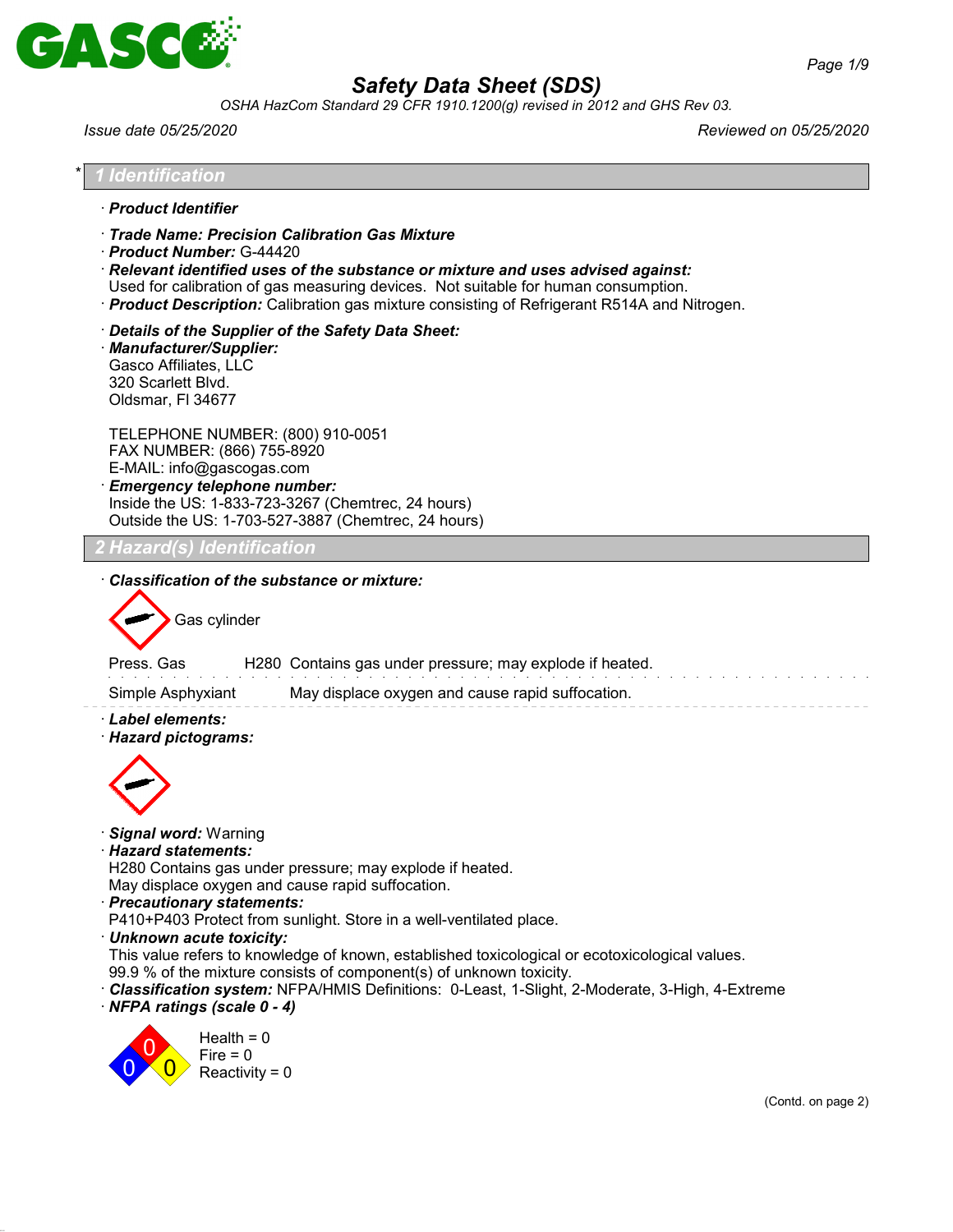*OSHA HazCom Standard 29 CFR 1910.1200(g) revised in 2012 and GHS Rev 03.*

*Issue date 05/25/2020 Reviewed on 05/25/2020*

*Trade Name: Precision Calibration Gas Mixture*

### · *HMIS-ratings (scale 0 - 4)*

| $H = 0$ Health = 0 |                                          |
|--------------------|------------------------------------------|
| <b>FIRE</b>        | $\blacksquare$ 0 $\blacksquare$ Fire = 0 |
|                    | REACTIVITY 0 Physical Hazard = 0         |

### · *Hazard(s) not otherwise classified (HNOC):* None known

*3 Composition/Information on Ingredients*

## · *Chemical characterization: Mixtures*

· *Description:* Mixture of substances listed below with non-hazardous additions.

| · Dangerous Components: |                                                                                                  |                   |
|-------------------------|--------------------------------------------------------------------------------------------------|-------------------|
| CAS: 7727-37-9          | Nitrogen                                                                                         | 99.9-99.9999%     |
|                         | RTECS: QW 9700000 $\diamond$ Press. Gas, H280; Simple Asphyxiant                                 |                   |
| CAS: 692-49-9           | $(Z)-1, 1, 1, 4, 4, 4$ -Hexafluoro-2-butene                                                      | 0.0000747-0.0747% |
|                         | Skin Irrit. 2, H315; Eye Irrit. 2A, H319; STOT SE 3, H335-<br>H <sub>336</sub>                   |                   |
| CAS: 156-60-5           | trans-dichloroethylene                                                                           | 0.0000253-0.0253% |
| RTECS: KV 9400000       | $\diamondsuit$ Flam. Lig. 2, H225; $\diamondsuit$ Acute Tox. 4, H332; Aquatic Chronic<br>3, H412 |                   |

## · *Additional information:*

The exact percentages of the ingredients of this mixture are considered to be proprietary and are withheld in accordance with the provisions of paragraph (i) of §1910.1200 of 29 CFR 1910.1200 Trade Secrets.

#### *4 First-Aid Measures*

#### · *Description of first aid measures*

#### · *After inhalation:*

Generally the product does not irritate with inhalation.

Supply fresh air. If required, provide artificial respiration. Consult doctor if symptoms persist.

In case of unconsciousness place patient stably in the side position for transportation.

#### · *After skin contact:*

If skin irritation occurs, consult a doctor.

In cases of contact with liquified material, frostbite may occur. Immerse frostbite in cool-warm water and seek medical attention.

## · *After eye contact:*

Not anticipated under normal use.

Rinse opened eye for several minutes under running water. If symptoms persist, consult a doctor.

## · *After swallowing:*

Not a normal route of entry.

If swallowed and symptoms occur, consult a doctor.

- · *Information for doctor*
- · *Most important symptoms and effects, both acute and delayed:* No further relevant information available.
- · *Indication of any immediate medical attention and special treatment needed:*

No further relevant information available.

## *5 Fire-Fighting Measures*

- · *Extinguishing media*
- · *Suitable extinguishing agents:*

Use water spray to cool fire-exposed containers.

Use fire fighting measures that suit the environment.

· *For safety reasons unsuitable extinguishing agents:* No further relevant information is available.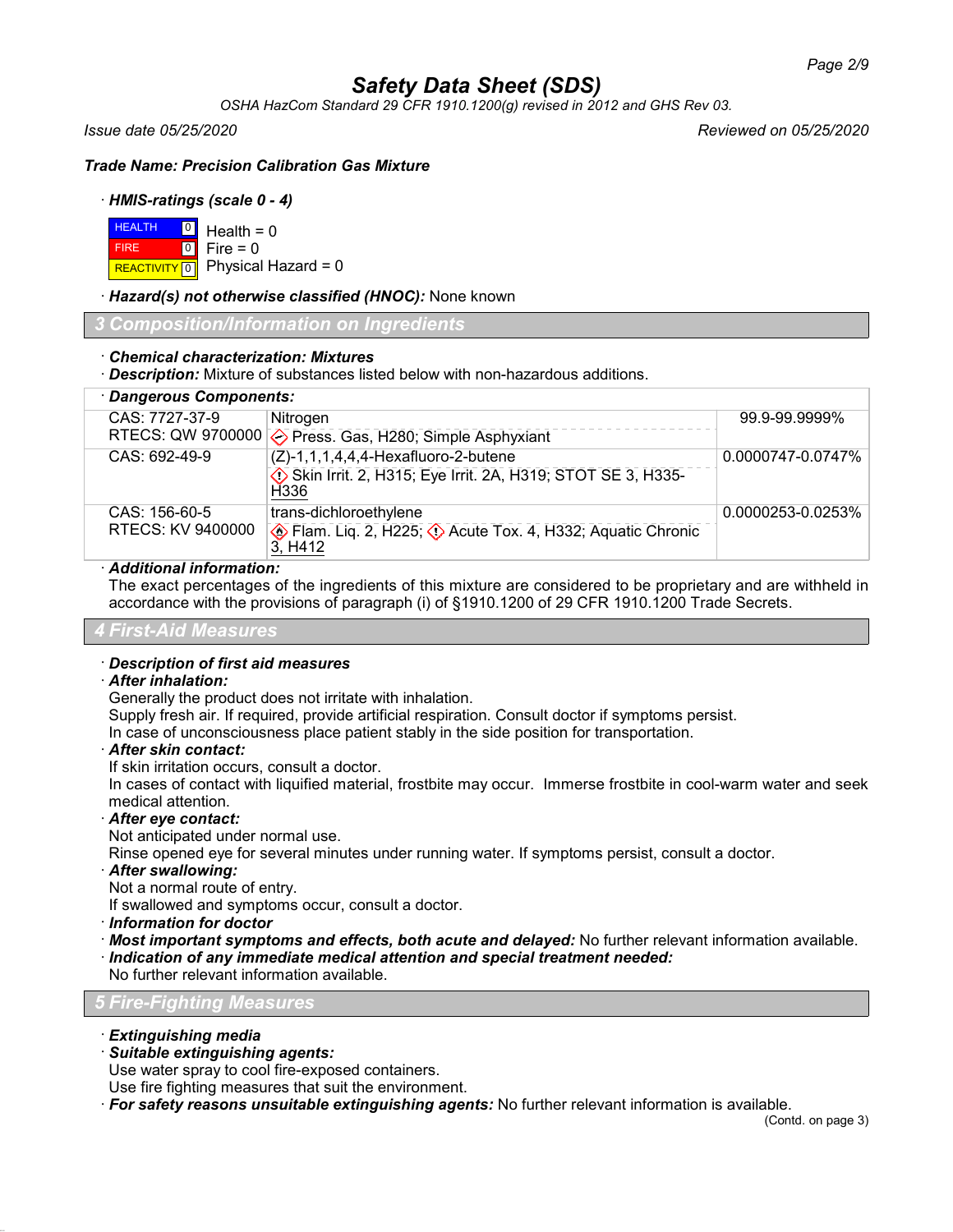*OSHA HazCom Standard 29 CFR 1910.1200(g) revised in 2012 and GHS Rev 03.*

#### *Issue date 05/25/2020 Reviewed on 05/25/2020*

#### *Trade Name: Precision Calibration Gas Mixture*

## · *Special hazards arising from the substance or mixture:*

Closed containers may explode when exposed to extreme heat.

If incinerated, product will releaset the following toxic fumes: Oxides of Nitrogen (NOx) and Carbon, and Hydrogen Fluoride gas.

#### · *Advice for firefighters*

This gas mixture is not flammable; however, containers, when involved in fire, may rupture or burst in the heat of the fire.

#### · *Special protective equipment for firefighters:*

As in any fire, wear self-contained breathing apparatus pressure-demand (NIOSH approved or equivalent) and full protective gear to prevent contact with skin and eyes.

*6 Accidental Release Measures*

#### · *Personal precautions, protective equipment and emergency procedures:*

Ensure adequate ventilation.

Keep people at a distance and stay upwind.

In a confined area, NIOSH approved respiratory protection may be required.

· *Environmental precautions:* Inform authorities in case of gas release.

· *Methods and material for containment and cleaning up:*

Dispose of the collected material according to regulations.

· *Reference to other sections:*

See Section 7 for information on safe handling.

See Section 8 for information on personal protection equipment.

See Section 13 for disposal information.

### · *Protective Action Criteria for Chemicals*

| $·$ PAC-1:         |                                 |                  |
|--------------------|---------------------------------|------------------|
| 7727-37-9 Nitrogen |                                 | 7.96E+05 ppm     |
|                    | 156-60-5 trans-dichloroethylene | $\sqrt{280}$ ppm |
| $·$ PAC-2:         |                                 |                  |
| 7727-37-9 Nitrogen |                                 | 8.32E+05 ppm     |
|                    | 156-60-5 trans-dichloroethylene | $1,000$ ppm      |
| $·$ PAC-3:         |                                 |                  |
| 7727-37-9 Nitrogen |                                 | 8.69E+05 ppm     |
|                    | 156-60-5 trans-dichloroethylene | 1,700 ppm        |
|                    | 7 Handling and Storage          |                  |

#### · *Handling*

#### · *Precautions for safe handling:*

Be aware of any signs of dizziness or fatigue; exposures to fatal concentrations of this gas mixture could occur without any significant warning symptoms due to the potential for oxygen deficiency (simple asphyxiation). Do not attempt to adjust, repair or in any other way modify the cylinders containing this gas mixture. If there is a malfunction or another type of operational problem, contact nearest distributor immediately.

## · *Information about protection against explosions and fires:*

Do not spray on a naked flame or any incandescent material.

#### · *Conditions for safe storage, including any incompatibilities*

Store away from strong acids, strong bases, strong oxidizing agents and strong reducing agents.

· *Storage*

### · *Requirements to be met by storerooms and receptacles:*

Store in a cool location.

Cylinders should be firmly secured to prevent falling or being knocked over. Cylinders must be protected from the environment, and preferably kept at room temperature. Cylinders should be stored in dry, well-ventilated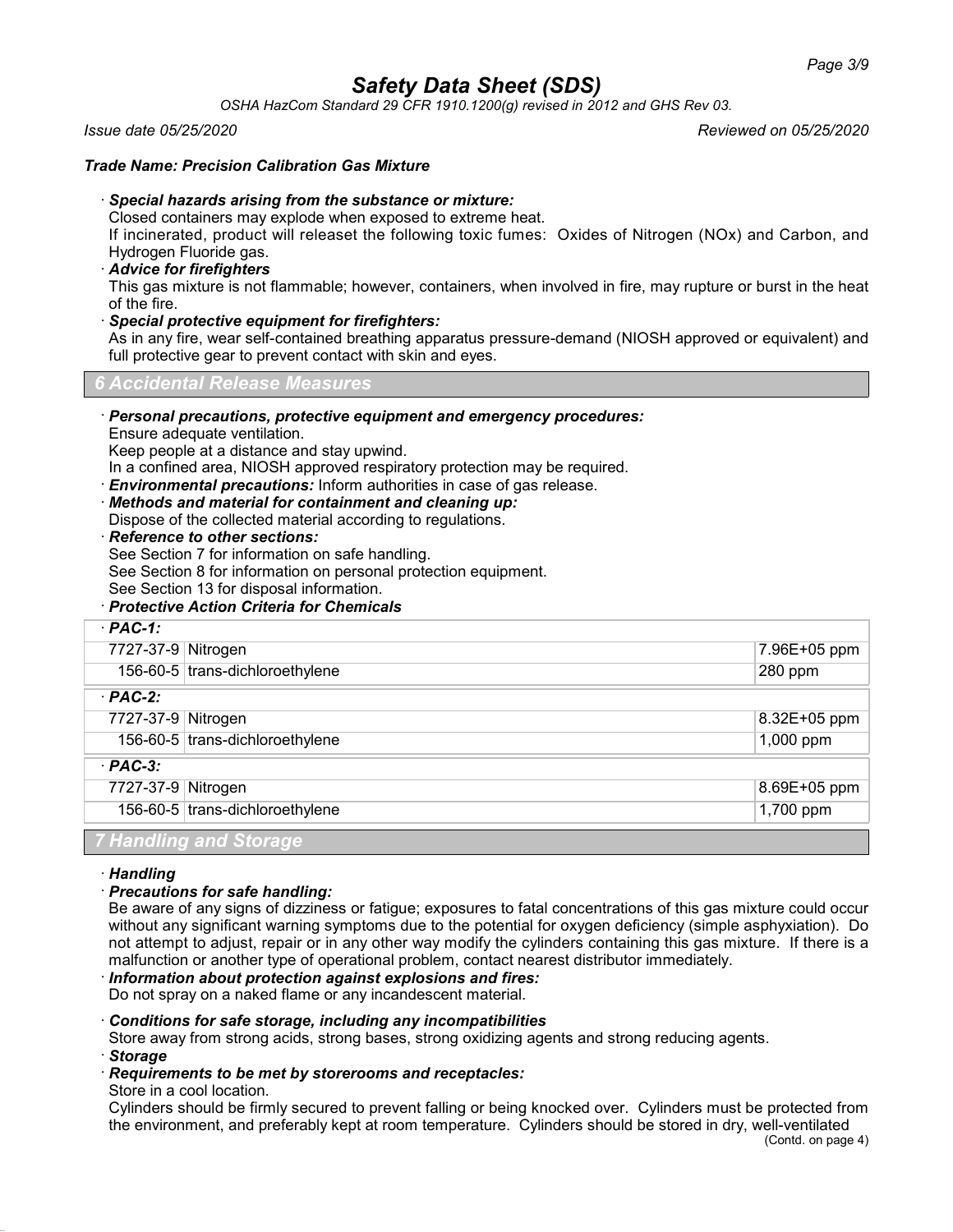*OSHA HazCom Standard 29 CFR 1910.1200(g) revised in 2012 and GHS Rev 03.*

#### *Issue date 05/25/2020 Reviewed on 05/25/2020*

#### *Trade Name: Precision Calibration Gas Mixture*

areas, away from sources of heat, ignition, and direct sunlight. Protect cylinders against physical damage. Full and empty cylinders should be segregated. Use a "first-on, first-out" inventory system to prevent full containers from being stored for long periods of time.

- · *Information about storage in one common storage facility:* Not required.
- · *Further information about storage conditions:* Store in cool, dry conditions in well sealed receptacles.
- · *Specific end use(s):* No further relevant information available.

*8 Exposure Controls/Personal Protection*

- · *Additional information about design of technical systems:* No further data; see section 7.
- · *Control parameters:*

All ventilation should be designed in accordance with OSHA standard (29 CFR 1910.94). Use mechanical (general) ventilation for storage areas. Use appropriate ventilation as required to keep Exposure Limits in Air below TLV & PEL limits.

· *Components with occupational exposure limits:*

The following constituent is the only constituent of the product which has a PEL, TLV or other recommended exposure limit.

At this time, the other constituents have no known exposure limits.

#### **7727-37-9 Nitrogen**

TLV withdrawn TLV, see App. F; simple asphyxiant

· *Additional information:* The lists that were valid during the creation of this SDS were used as basis.

- · *Exposure controls:*
- · *Personal protective equipment*
- · *General protective and hygienic measures:* Wash hands before breaks and at the end of work.
- · *Breathing equipment:* Not required.
- · *Protection of hands:* Not required.
- · *Material of gloves:* Not required.
- · *Penetration time of glove material:* Not applicable.
- · *Eye protection:* Not necessary under normal conditions.
- · *Body protection:* Not required.
- · *Limitation and supervision of exposure into the environment:* None

## *9 Physical and Chemical Properties*

| Information on basic physical and chemical properties |                  |
|-------------------------------------------------------|------------------|
| · General Information                                 |                  |
| · Appearance:                                         |                  |
| Form:                                                 | Compressed gas   |
| Color:                                                | Clear, colorless |
| · Odor:                                               | Ether-like       |
| · Odor threshold:                                     | Not determined.  |
| · pH-value:                                           | Not applicable.  |
| <b>Change in condition</b>                            |                  |
| <b>Melting point/Melting range:</b>                   | Not determined.  |
| <b>Boiling point/Boiling range:</b>                   | Not determined.  |
| · Flash point:                                        | Not determined.  |
| · Flammability (solid, gaseous):                      | Not determined.  |
| · Ignition temperature:                               | Not applicable   |
| $\cdot$ Decomposition temperature:                    | Not determined.  |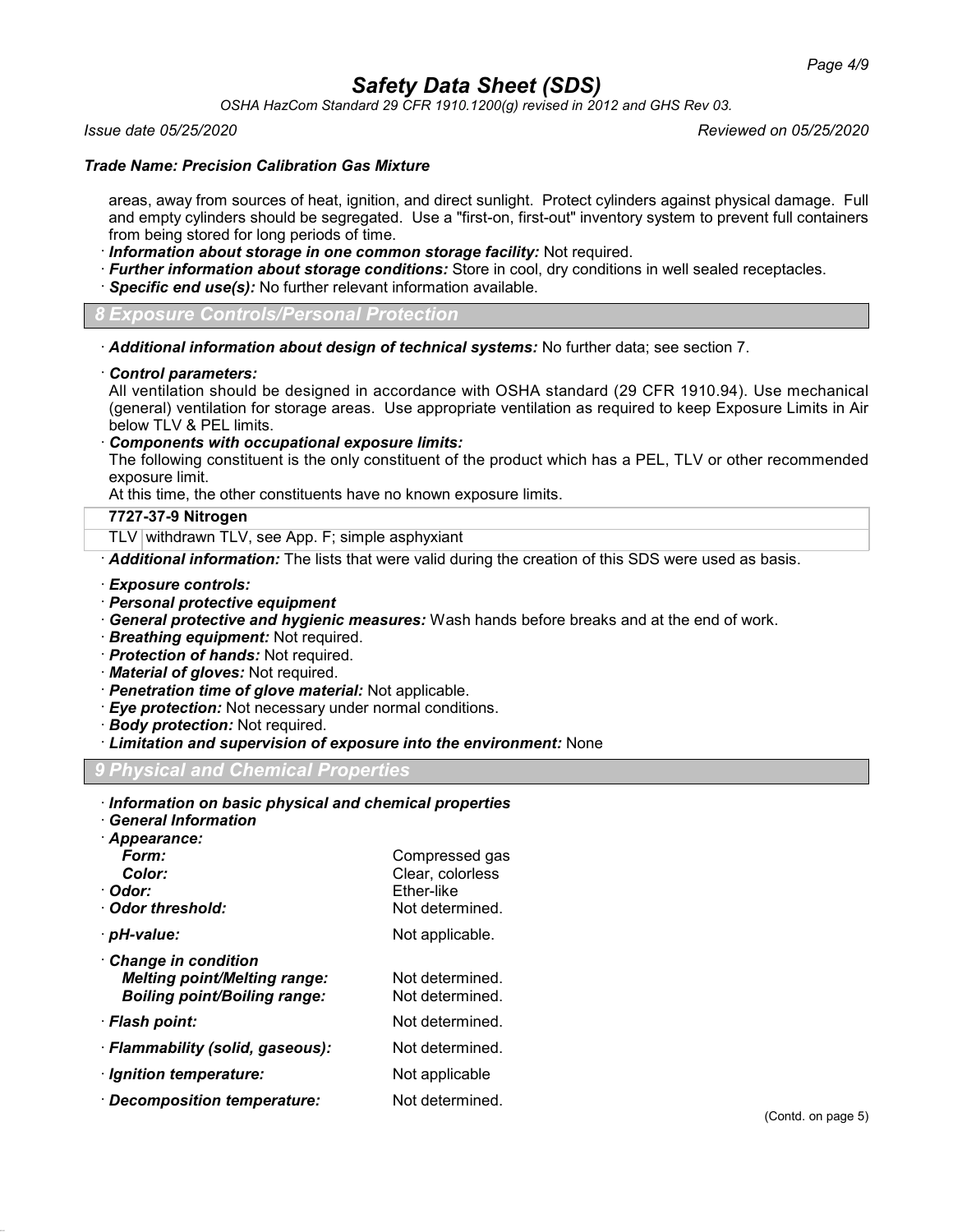*OSHA HazCom Standard 29 CFR 1910.1200(g) revised in 2012 and GHS Rev 03.*

*Issue date 05/25/2020 Reviewed on 05/25/2020*

#### *Trade Name: Precision Calibration Gas Mixture*

| · Auto igniting:                                                                            | Product is not self-igniting.                         |
|---------------------------------------------------------------------------------------------|-------------------------------------------------------|
| · Danger of explosion:                                                                      | Not determined.                                       |
| · Explosion limits:<br>Lower:<br><b>Upper:</b>                                              | Not determined.<br>Not determined.                    |
| · Vapor pressure:                                                                           | Not determined.                                       |
| · Density:<br><b>Relative density:</b><br><b>Vapor density:</b><br><b>Evaporation rate:</b> | Not determined.<br>Not determined.<br>Not applicable. |
| · Solubility in / Miscibility with:<br>Water:                                               | Not miscible or difficult to mix.                     |
| · <b>Partition coefficient (n-octanol/water):</b> Not determined.                           |                                                       |
| · Viscosity:<br>Dynamic:<br>Kinematic:                                                      | Not determined.<br>Not determined.                    |
| · Solvent content:<br><b>Organic solvents:</b><br><b>VOC content:</b>                       | $0.0\%$<br>0.03%                                      |
| <b>Solids content:</b><br>Other information:                                                | $0.0\%$<br>No further relevant information available. |

### *10 Stability and Reactivity*

· *Reactivity:* No further relevant information available.

- · *Chemical stability:* Stable under normal conditions.
- · *Thermal decomposition / conditions to be avoided:* No decomposition if used according to specifications.
- · *Possibility of hazardous reactions:* No dangerous reactions known.
- · *Conditions to avoid:* No further relevant information available.
- · *Incompatible materials:* Strong acids, strong bases, strong oxidizing agents, and strong reducing agents.
- · *Hazardous decomposition products:* Nitrogen Oxides, Carbon Oxides and Hydrogen Fluoride gas.

## *11 Toxicological Information*

- · *Information on toxicological effects:*
- · *Acute toxicity:*
- · *LD/LC50 values that are relevant for classification:* No data available.
- · *Primary irritant effect:*
- · *On the skin:* No irritating effect.
- · *On the eye:* No irritating effect.
- · *Additional toxicological information:*
- · *Carcinogenic categories:*

#### · *IARC (International Agency for Research on Cancer):*

None of the ingredients are listed.

#### · *NTP (National Toxicology Program):*

None of the ingredients are listed.

(Contd. on page 6)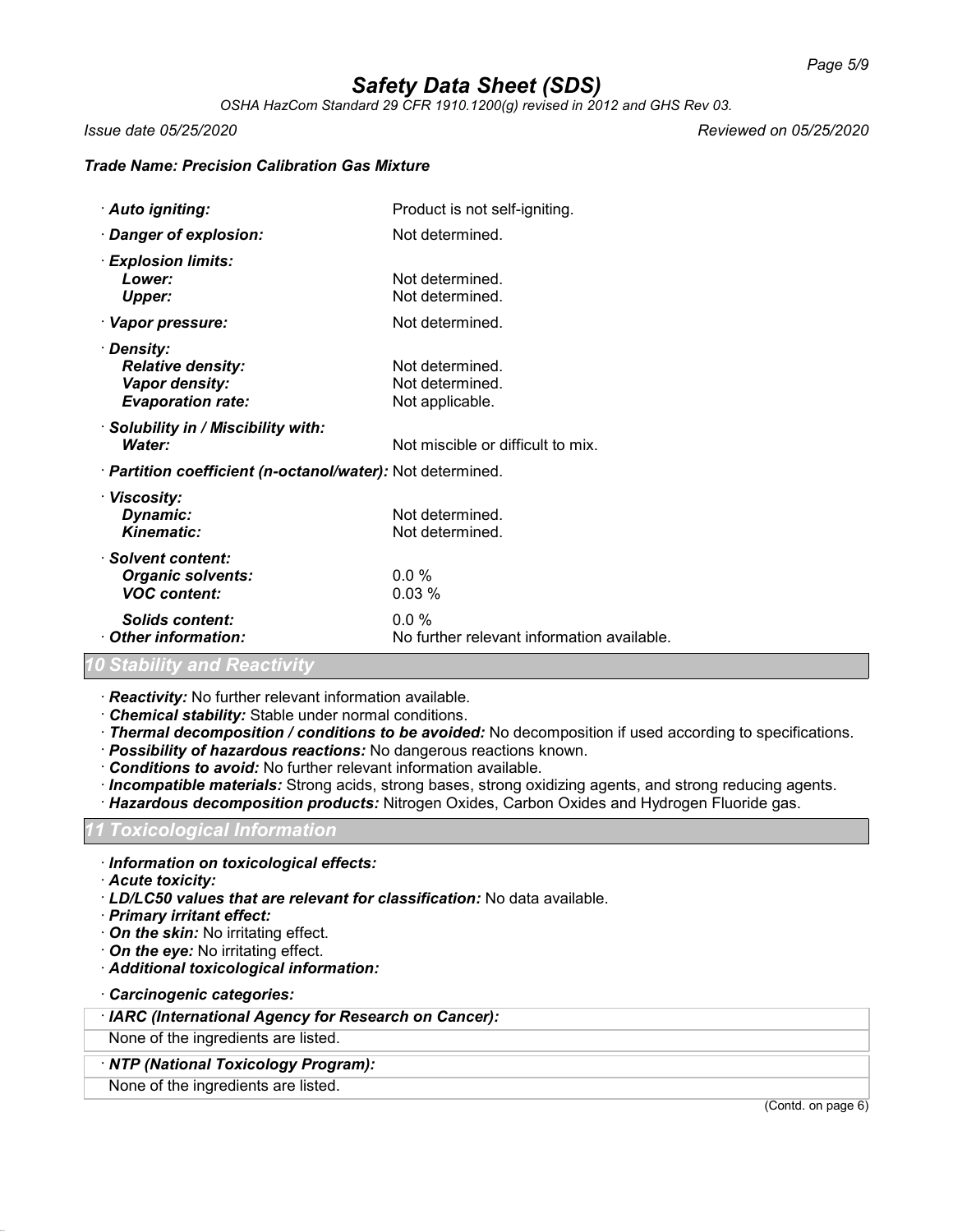*OSHA HazCom Standard 29 CFR 1910.1200(g) revised in 2012 and GHS Rev 03.*

*Issue date 05/25/2020 Reviewed on 05/25/2020*

### *Trade Name: Precision Calibration Gas Mixture*

#### · *OSHA-Ca (Occupational Safety & Health Administration):*

None of the ingredients are listed.

### *12 Ecological Information*

- · *Toxicity:*
- · *Aquatic toxicity:* No further relevant information available.
- · *Persistence and degradability:* No further relevant information available.
- · *Behavior in environmental systems:*
- · *Bioaccumulative potential:* No further relevant information available.
- · *Mobility in soil:* No further relevant information available.
- · *Additional ecological information:*
- · *General notes:* Generally not hazardous for water.
- · *Results of PBT and vPvB assessment:*
- · *PBT:* Not applicable.
- · *vPvB:* Not applicable.
- · *Other adverse effects:* No further relevant information available.

#### *13 Disposal Considerations*

#### · *Waste treatment methods*

· *Recommendation:*

Observe all federal, state and local environmental regulations when disposing of this material.

Release all residual gas pressure in a well ventilated area. Verify the cylinder is completely empty (0 PSIG). Remove or cover any hazard labels. Return empty cylinder for recycling.

NOTE: Check with the local easte authority before placing any gas cylinder into waste container for pickup.

GASCO encourages the consumer to return all cylinders. · *Waste disposal key:* The U.S. EPA has not published waste disposal numbers for this product's components.

· *Uncleaned packaging*

· *Recommendation:* Return cylinder and unused product to supplier.

## *16 Transport Information*

- · *UN-Number:*
- · *DOT, ADR/ADN, IMDG, IATA* UN1956
- · *UN proper shipping name:*
- 
- 
- 
- · *Transport hazard class(es):*
- · *DOT*



- 
- · *Label:* 2.2

**DOT** Compressed gas, n.o.s. · *ADR/ADN* UN1956 COMPRESSED GAS, N.O.S. · *IMDG, IATA* COMPRESSED GAS, N.O.S.

· *Class:* 2 Gases

(Contd. on page 7)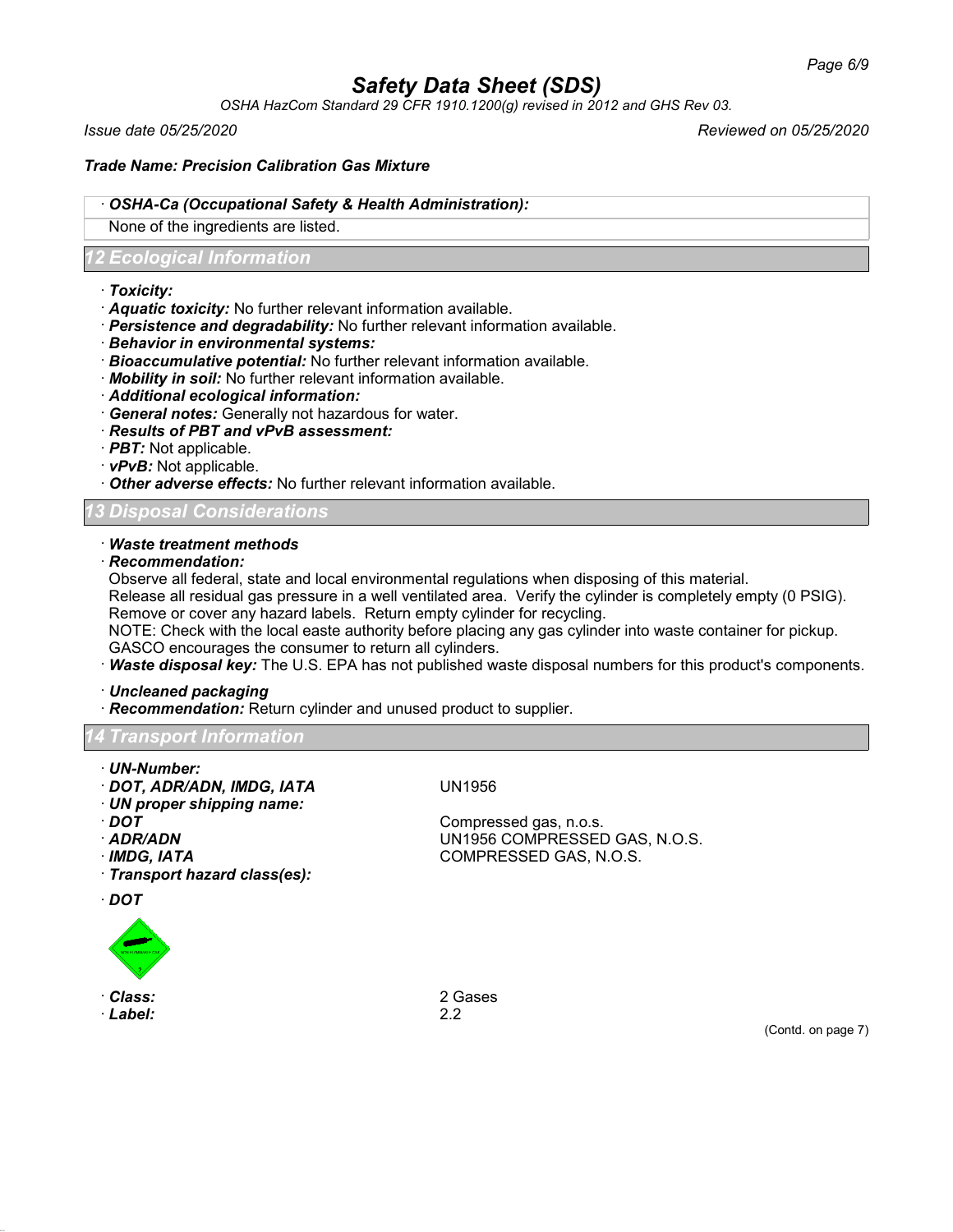*OSHA HazCom Standard 29 CFR 1910.1200(g) revised in 2012 and GHS Rev 03.*

*Issue date 05/25/2020 Reviewed on 05/25/2020*

#### *Trade Name: Precision Calibration Gas Mixture*



· *Safety, health and environmental regulations/legislation specific for the substance or mixture:* · *SARA (Superfund Amendments and Reauthorization):*

| Section 355 (extremely hazardous substances):   |                    |
|-------------------------------------------------|--------------------|
| None of the ingredients are listed.             |                    |
| Section 313 (Specific toxic chemical listings): |                    |
| None of the ingredients are listed.             |                    |
|                                                 | (Contd. on page 8) |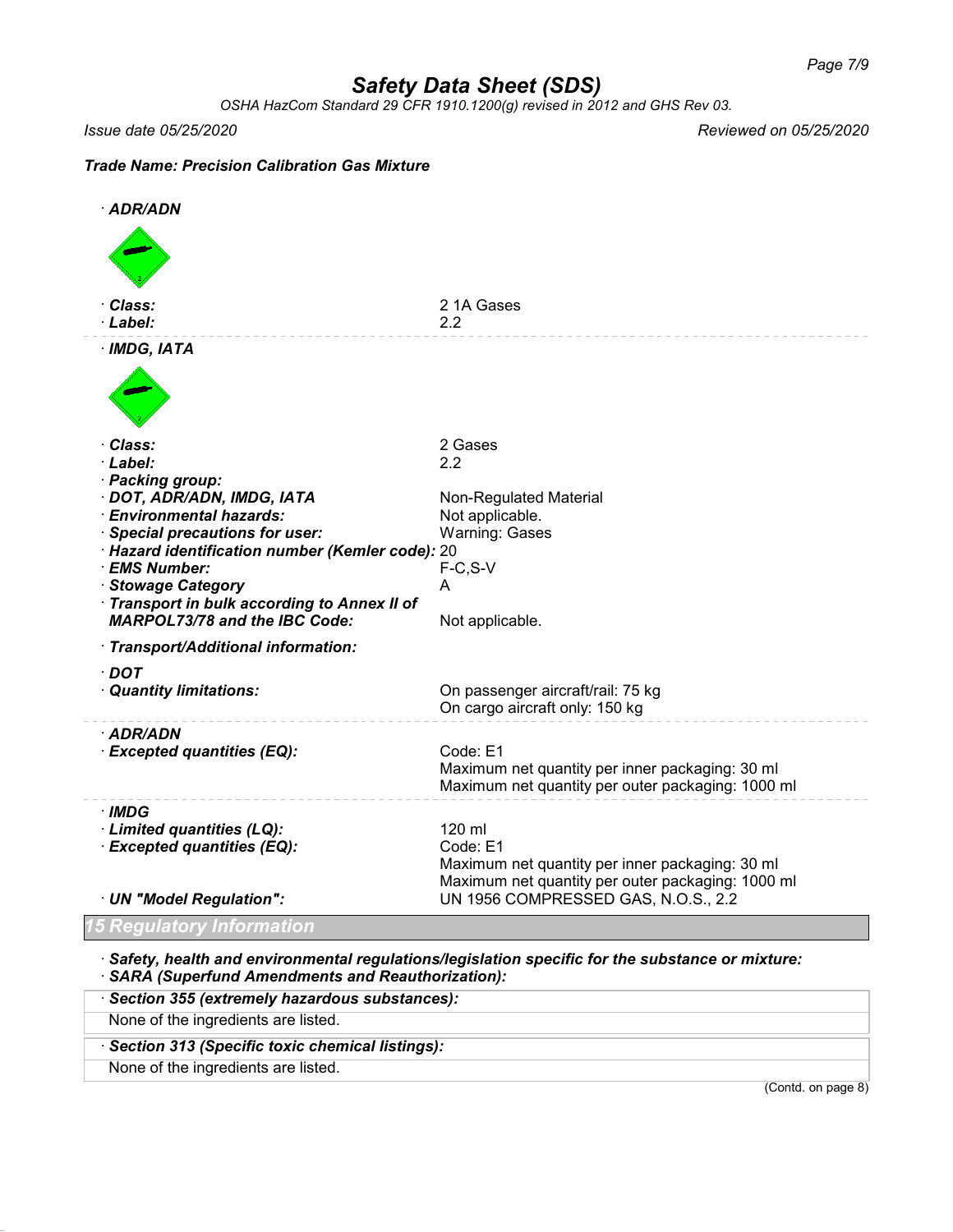*OSHA HazCom Standard 29 CFR 1910.1200(g) revised in 2012 and GHS Rev 03.*

*Issue date 05/25/2020 Reviewed on 05/25/2020*

#### *Trade Name: Precision Calibration Gas Mixture*

| · TSCA (Toxic Substances Control Act):                                                                                                        |
|-----------------------------------------------------------------------------------------------------------------------------------------------|
| All components have the value ACTIVE.                                                                                                         |
| · Hazardous Air Pollutants                                                                                                                    |
| None of the ingredients are listed.                                                                                                           |
| · California Proposition 65:                                                                                                                  |
| Chemicals known to cause cancer:                                                                                                              |
| None of the ingredients are listed.                                                                                                           |
| Chemicals known to cause reproductive toxicity for females:                                                                                   |
| None of the ingredients are listed.                                                                                                           |
| Chemicals known to cause reproductive toxicity for males:                                                                                     |
| None of the ingredients are listed.                                                                                                           |
| Chemicals known to cause developmental toxicity:                                                                                              |
| None of the ingredients are listed.                                                                                                           |
| · New Jersey Right-to-Know List:                                                                                                              |
| 7727-37-9 Nitrogen                                                                                                                            |
| · New Jersey Special Hazardous Substance List:                                                                                                |
| None of the ingredients are listed.                                                                                                           |
| · Pennsylvania Right-to-Know List:                                                                                                            |
| 7727-37-9 Nitrogen                                                                                                                            |
| 156-60-5 trans-dichloroethylene                                                                                                               |
| · Pennsylvania Special Hazardous Substance List:                                                                                              |
| 156-60-5 trans-dichloroethylene<br>E                                                                                                          |
| Carcinogenic categories:                                                                                                                      |
| · EPA (Environmental Protection Agency):                                                                                                      |
| 156-60-5 trans-dichloroethylene<br>$\mathbf{H}$                                                                                               |
| · TLV (Threshold Limit Value established by ACGIH):                                                                                           |
| None of the ingredients are listed.                                                                                                           |
| · NIOSH-Ca (National Institute for Occupational Safety and Health):                                                                           |
| None of the ingredients are listed.                                                                                                           |
| <b>GHS label elements</b><br>The product is classified and labeled according to the Globally Harmonized System (GHS).<br>· Hazard pictograms: |
|                                                                                                                                               |

- · *Signal word:* Warning
- · *Hazard statements:*
- H280 Contains gas under pressure; may explode if heated. May displace oxygen and cause rapid suffocation.
- · *Precautionary statements:*
- P410+P403 Protect from sunlight. Store in a well-ventilated place.
- · *National regulations:*
- None of the ingredients are listed.